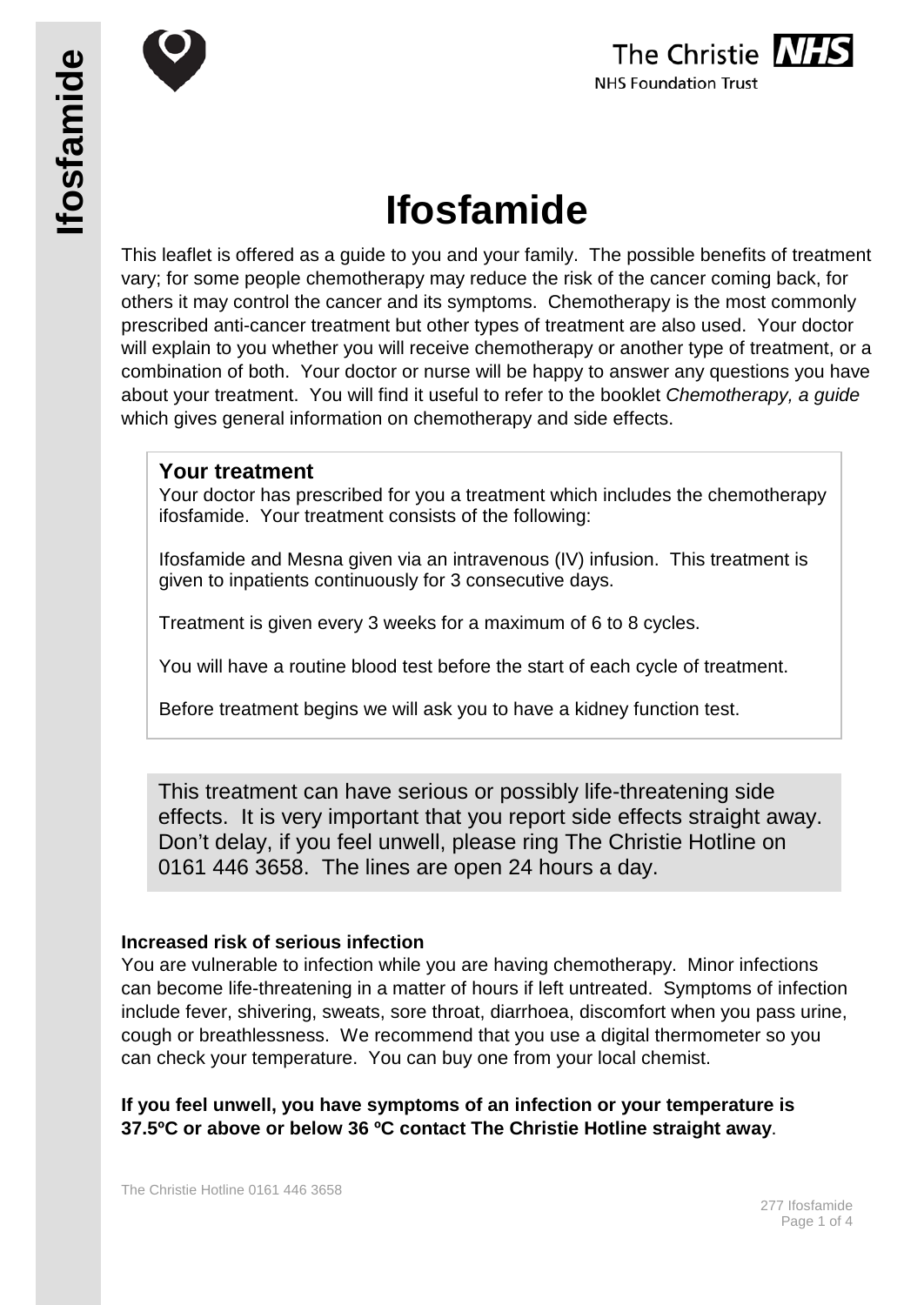# **Possible side effects**

Chemotherapy can cause many different side effects. Some are more likely to occur than others. Everyone is different and not everyone gets all the side effects. Most side effects are usually temporary, but in some rare cases they can be life-threatening. It is important to tell your hospital doctor or nurse about any side effects so they can be monitored and, where possible, treated.

# **Common side effects (more than 1 in 10)**

# • **Anaemia (low number of red blood cells)**

While having this treatment you may become anaemic. This may make you feel tired and breathless. Let your doctor or nurse know if these symptoms are a problem. You may need a blood transfusion.

# • **Bruising or bleeding**

This treatment can reduce the production of platelets which help the blood clot. Let your doctor know if you have any unexplained bruising or bleeding, such as nosebleeds, bloodspots or rashes on the skin, and bleeding gums. You may need a platelet transfusion.

#### • **Nausea and vomiting (sickness)**

The severity of this varies from person to person. Anti-sickness medication may be given along with your chemotherapy to prevent this. You may also be given anti-sickness tablets to take at home. If you continue to feel or be sick, contact your GP or this hospital, because your anti-sickness medication may need to be changed or increased.

#### • **Sore mouth**

Your mouth may become sore or dry, or you may notice small mouth ulcers during this treatment. Drinking plenty of fluids and cleaning your teeth regularly and gently with a soft toothbrush can help to reduce the risk of this happening. We can prescribe a mouthwash for you to use during treatment. You can dilute this with water if your mouth is sore. For ask your doctor or nurse for further advice. There is also general mouth care information in the chemotherapy booklet. If you continue to have a sore mouth, please contact The Christie Hotline.

#### • **Complete or partial hair loss**

Some hair loss may occur during treatment. It is advisable to avoid perms, colours, use of hot brushes and vigorous, frequent washing that could increase hair loss. Please remember that this is a temporary side effect and your hair will grow back when your treatment is completed. If you would like an appointment with the wig service, this can be arranged for you. Ask the staff for a copy of the 'Wig Fitting Service'.

# **Uncommon side effects (less than 1 in 10)**

#### • **Bladder irritation**

Ifosfamide can cause a burning sensation on passing urine. This is caused by irritation of the bladder walls by the chemotherapy leaving the body. The medication, mesna, which you have been given should prevent this side effect. But if you do have a burning sensation on passing urine, please contact the hospital immediately.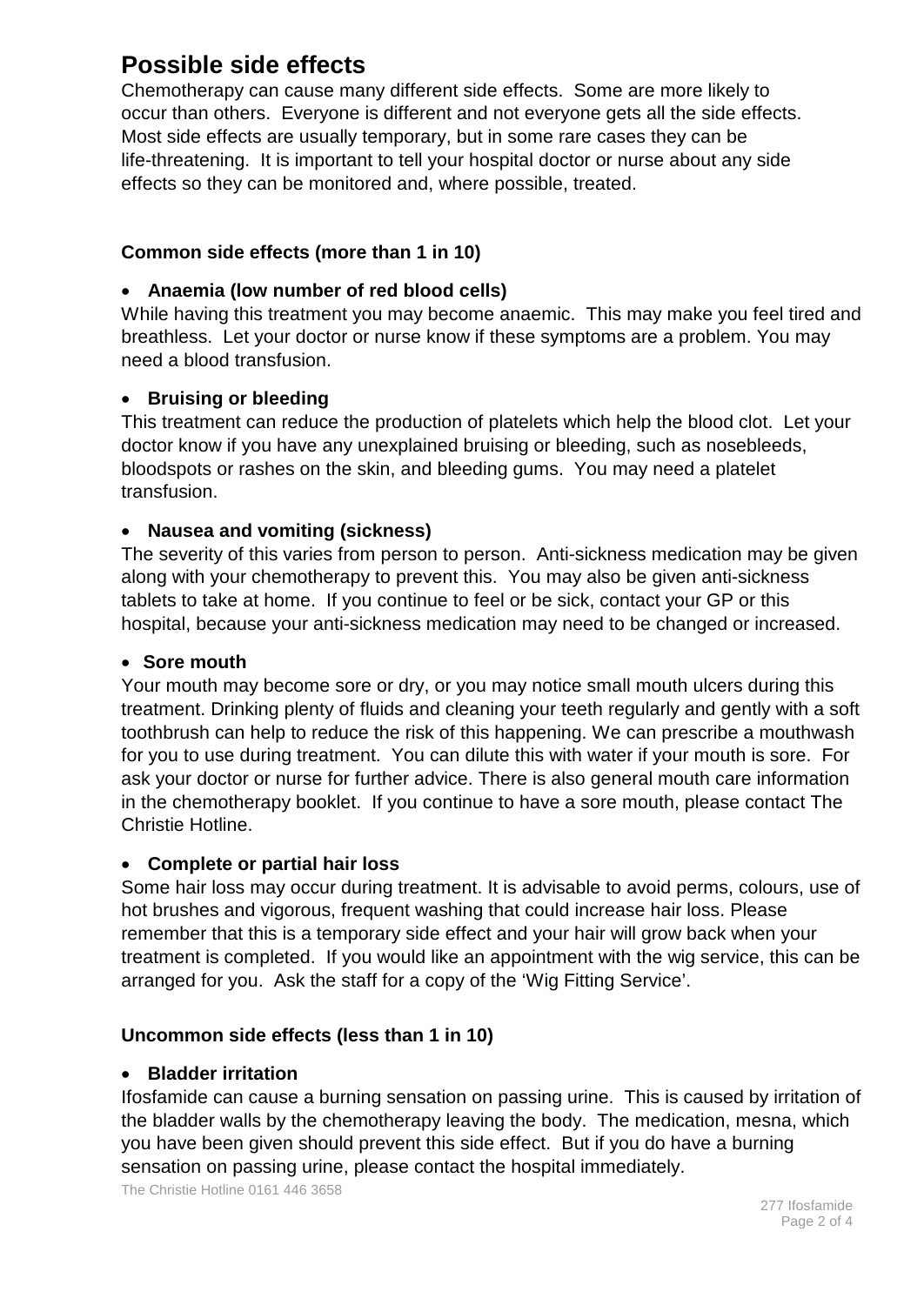#### • **Irritation to the brain**

Ifosfamide can cause irritation to the brain. You may notice vivid dreams while you are on the drip (while the chemotherapy is actually being given). Sometimes people get very drowsy and sleepy or may have visual hallucinations. Please tell the nurse if you begin to feel any of these symptoms. These symptoms usually quickly go away if the drip is stopped and there are not any permanent effects. However, rarely, ifosfamide can cause a loss of consciousness which can last for several days. Your doctor or nurse can give you more information about this.

# **Serious and potentially life threatening side effects**

In a small proportion of patients chemotherapy can result in very severe side effects which may rarely result in death. The team caring for you will discuss the risk of these side effects with you.

# • **Herbal medicine**

Some herbal medicine including St John's Wort can affect the chemotherapy. You should let your doctor or nurse know if you are taking any herbal medication, complementary or alternative medicines, including vitamins, minerals and medicines purchased over-the-counter.

# **Sex, contraception & fertility**

**Protecting your partner and contraception:** We recommend that you or your partner use a condom during sexual intercourse while you are having the course of chemotherapy. Chemotherapy is dangerous to unborn babies and this will also protect you and your partner from any chemotherapy drugs that may be present in semen and in the vagina. If you suspect that you may be pregnant please tell your doctor immediately.

**Fertility:** This chemotherapy may affect your ability to have children. Your doctor or nurse should have discussed this with you. If not, please ask them before you start treatment.

# **Late side effects**

Some side effects may become evident only after a number of years. In reaching any decision with you about treatment, the potential benefit you receive from treatment will be weighed against the risks of serious long term side effects to the heart, lungs, kidneys and bone marrow. With some drugs there is also a small but definite risk of developing another cancer. If any of these problems specifically applies to you, the doctor will discuss these with you and note this on your consent form.